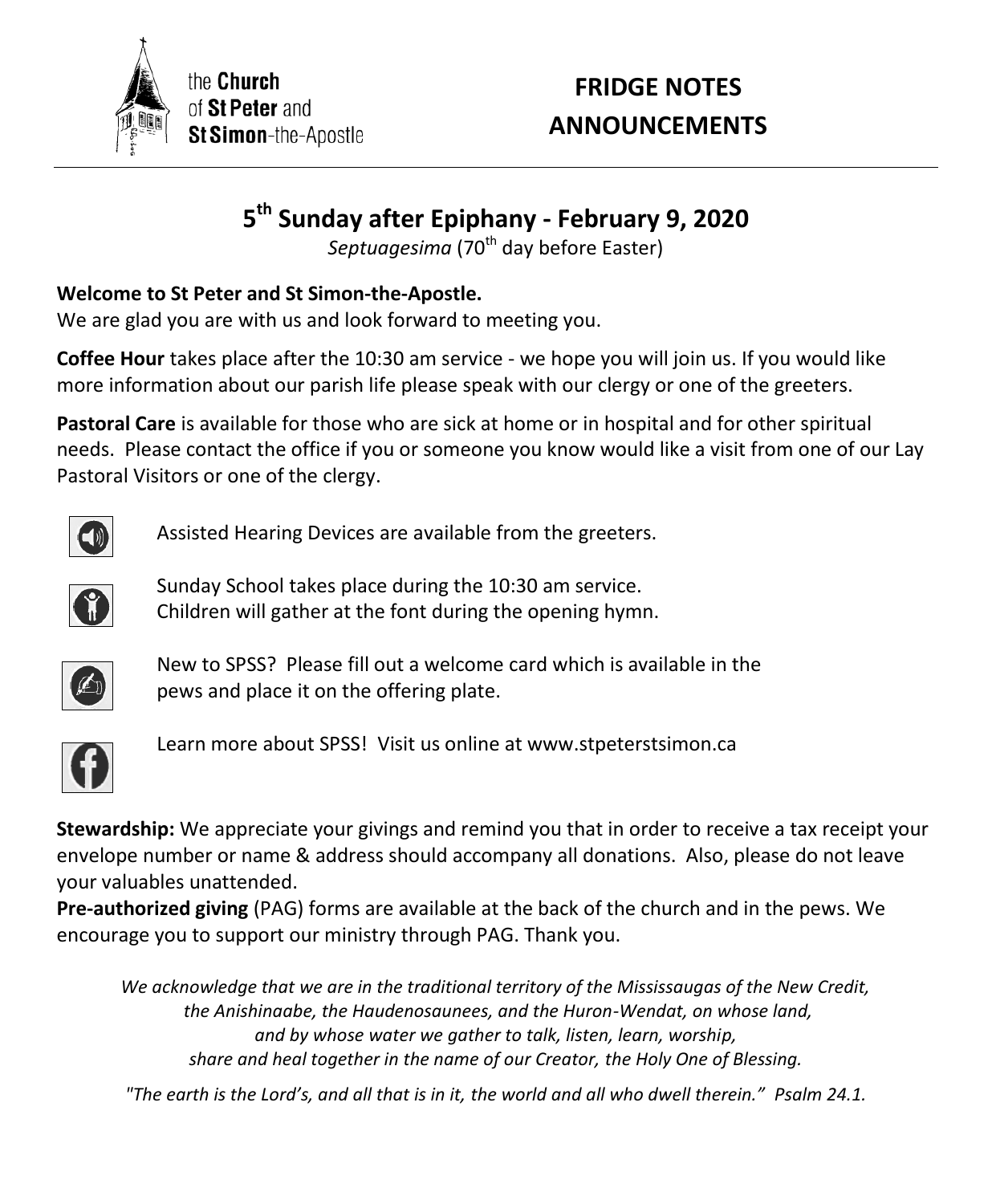#### **ANNOUNCEMENTS**

# **Financial Forum – TODAY - Sunday February 9th after the 10.30 am service.**

This is an opportunity for the wardens to present the proposed budget for 2020 and for the congregation to ask questions ahead of the annual Vestry meeting.

**Altar Flowers** If you are interested in dedicating flowers for the altar please speak with Barbara Towe.

**The deadline** for submissions to *Fridge Notes* is Thursday at noon each week.

# **Looking Ahead…**

#### **Sunday, February 16, 2020 - Black History Month Display and Celebration**

Preacher: Sileen Phillips. There will be a special reception after the 10.30 am service in the Parish Hall with a display highlighting the history of the Black Community in Canada. Please join us and take a moment to view the display and enjoy the refreshments.

**The Annual Vestry Meeting** of the parish will take place on **Sunday, February 23, 2020** immediately following the 10:30 am Choral Eucharist. A light lunch will be served. Committee and group reports must be submitted to the parish office by Monday, February 10**th** in order to be included in the Vestry Report.

#### **Ash Wednesday - February 26th**

- Holy Eucharist with Imposition of Ashes at 11:00 am.
- Choral Eucharist with Imposition of Ashes at 7:00 pm.

#### **Ordination of the Reverend Michael Perry to the Sacred Order of Priests**

Feast of the Annunciation - Wednesday, March 25, 2020 at 7.00 pm. Reception to follow. *Celebrant* The Rt Rev'd Kevin Robertson *Preacher* The Rev'd Canon Dr David Neelands

# **2020 Supporting Parish Leaders Workshop in York-Scarborough Saturday, March 28th 9.00 am – 12.00 noon At St Andrew's, Scarborough (Victoria Park south of the 401)**

Thank you to all who taking on a leadership position in your parish. In order to help you navigate your new role we are holding a "Supporting Parish Leaders Workshop" to provide you with information and resources to help you feel confident in your lay ministry.

This **half-day workshop** aims to meet the following objectives:

- review parish governance on key areas of knowledge expected of Churchwardens and Parish Leaders.
- increase understanding and overall comfort level to support parish leaders in their positions.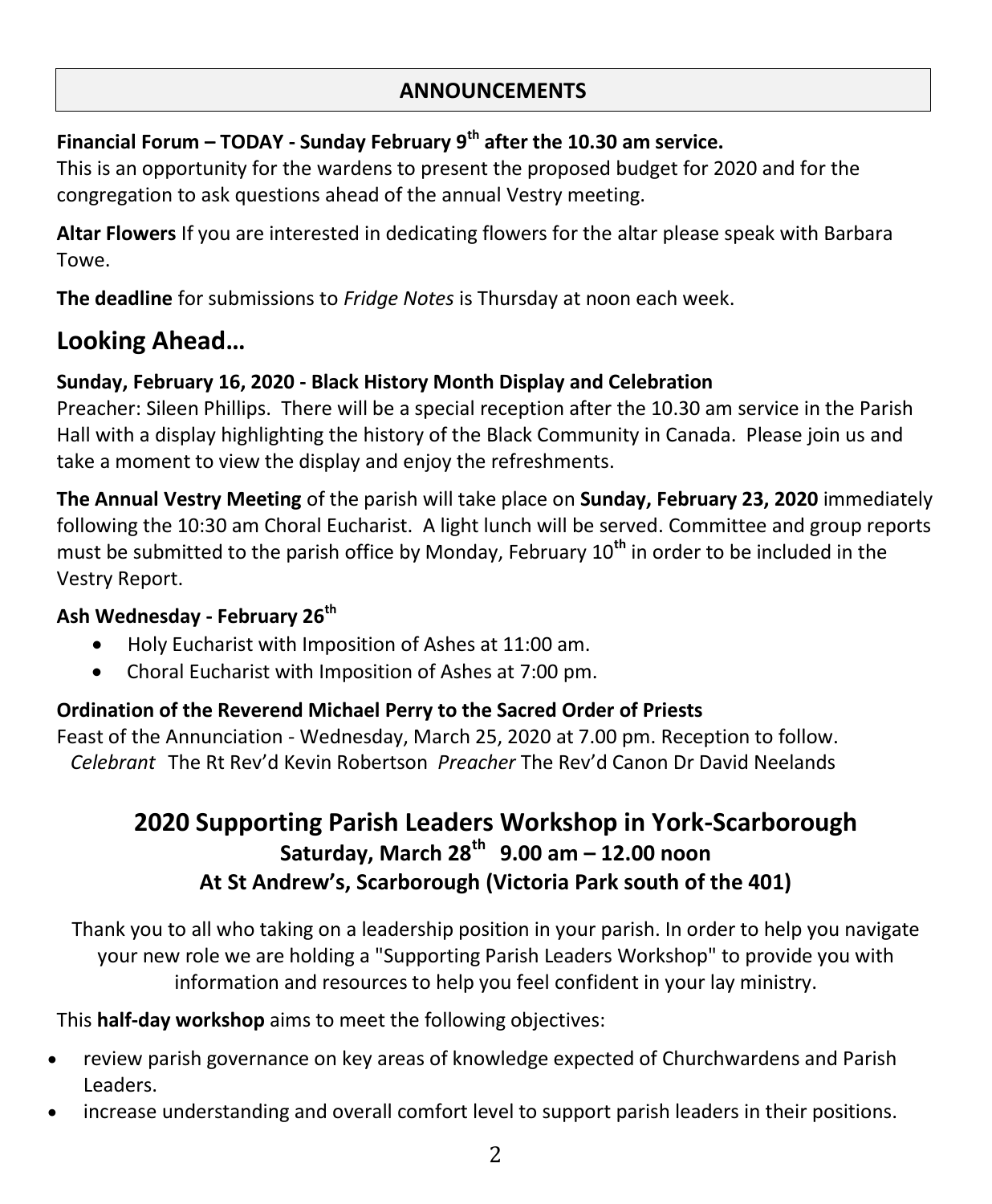- provide opportunities to connect first-time attendees with experienced lay leaders.
- meet and network with key Diocesan staff to learn when and how to access resources as required.
- provide time for networking of attendees.
- answer questions that participants might have.

This year's features include:

- **Three Portfolio Sessions** on Finance, Property, and Human Resources
- **Structured Breaks** allowing for networking opportunities
- **Calling Cards** participants will be encouraged to bring their business card or fill in a blank calling card at the meeting to hand out. The idea behind this is to create a buddy system and informal "phone a friend" mentorship opportunities.

We are asking that parishes send leadership team members whether they are new to their position or not and regardless of whether they may have attended past workshops. This includes churchwardens, deputy churchwardens, treasurers, and parish administrators.

## **FOR REGISTRATION PLEASE GO TO THE DIOCESAN WEBSITE www.toronto.anglican.ca**

## **CHRISTIAN EDUCATION & FORMATION**

### **"In the Beginning": A Study of the Book of Genesis**

Join us as we read through and discuss the great narratives of Genesis including the Creation accounts, Noah and the Flood, Abraham, and the epic story of Jacob and Joseph. Led by Fr Geoff and Ian Corlett. **Tuesday, February 18, 25, March 3, 10, 17, 24, 31**

**6.15 pm** Light Supper (Pot-Luck)/**7.00 pm** Study/**8.30 pm** Compline.

#### **A Lenten Quiet Day**

Join us for this day of prayer and meditation in preparation for Holy Week and Easter. Led by Dr Ted Robinson, Fr Geoffrey and Deacon (by then Fr) Michael.

- Saturday, March 28, 9.30 am  $-3.00$  pm.
- At St Peter and St Simon's Church.
- Please RSVP to the Church Office. Maximum enrolment is 25 participants.

## **IN OUR PRAYERS THIS WEEK PRAYERS**

Anglican Communion: The Anglican Church of Canada

The Most Rev'd Linda Nichols, Archbishop and Primate

Diocese: Bishop Andrew Asbil, Area Bishop Kevin Robertson & for the ministry of FaithWorks. Outreach ministries: The *Parish of Haliburton*, its support of the Haliburton Youth Hub; *Holy Family, Heart Lake*, and its food bank, caring and sharing program, and Christmas outreach initiatives; *Holy Trinity, Guildwood*, its food drives, parish nurse ministry, pastoral care to local